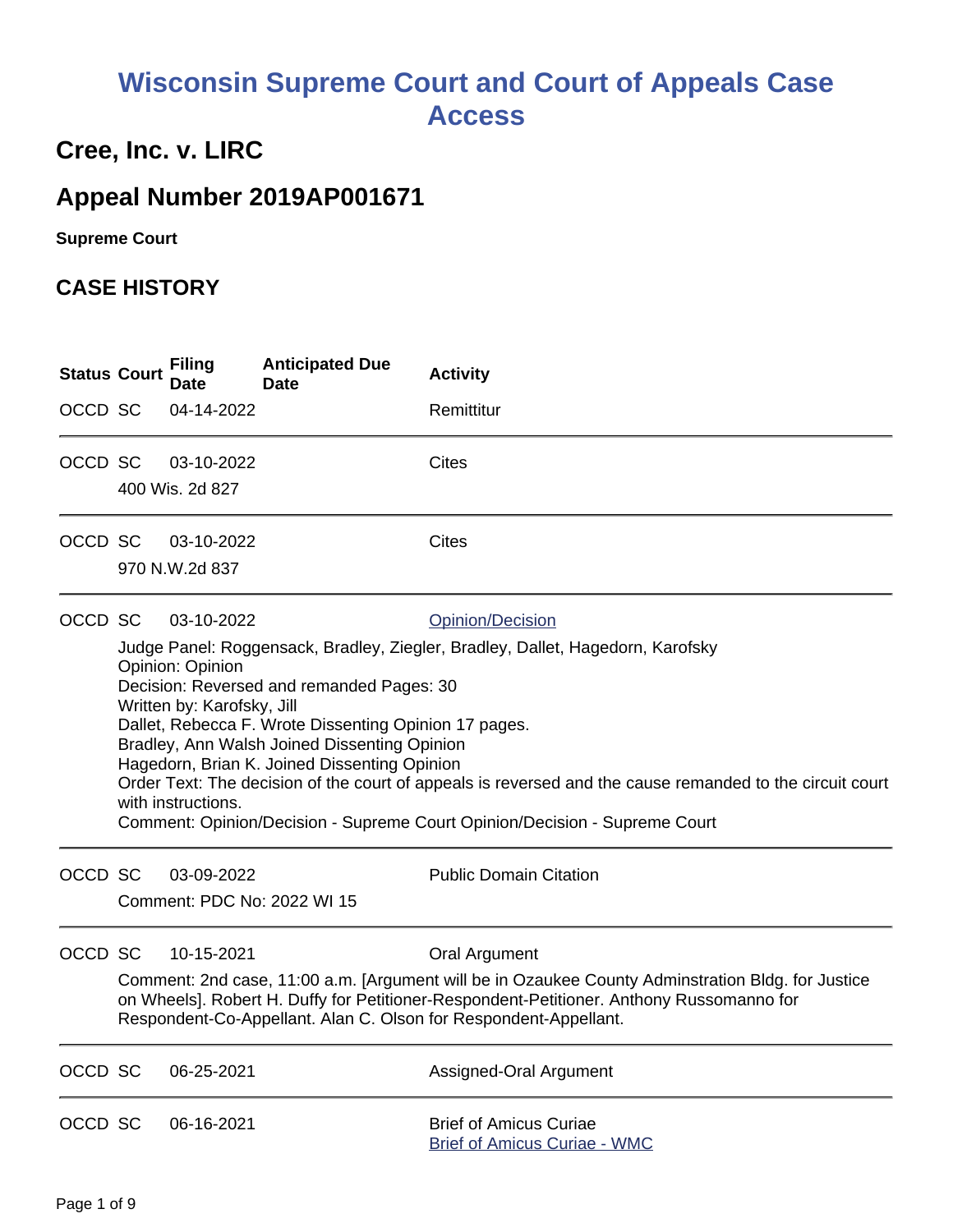| OCCD SC |                                                                                                                                                                                                                                                                                                                                                                                                                                                                                                                           | 06-04-2021                                                                                                                                                                 | Reply Brief-Supreme Court<br><b>Third Supreme Court Brief</b>                             |  |  |
|---------|---------------------------------------------------------------------------------------------------------------------------------------------------------------------------------------------------------------------------------------------------------------------------------------------------------------------------------------------------------------------------------------------------------------------------------------------------------------------------------------------------------------------------|----------------------------------------------------------------------------------------------------------------------------------------------------------------------------|-------------------------------------------------------------------------------------------|--|--|
|         |                                                                                                                                                                                                                                                                                                                                                                                                                                                                                                                           | Filed By: Lindsey Davis<br>Comment: Cover Letter - Third Supreme Court Brief                                                                                               |                                                                                           |  |  |
| OCCD SC |                                                                                                                                                                                                                                                                                                                                                                                                                                                                                                                           | 06-02-2021                                                                                                                                                                 | <b>Brief of Amicus Curiae</b><br>Brief of Amicus Curiae - Legal Action of Wisconsin, Inc. |  |  |
|         |                                                                                                                                                                                                                                                                                                                                                                                                                                                                                                                           | Filed By: Jessie Long<br>Comment: Legal Action of Wisconsin, Inc.                                                                                                          |                                                                                           |  |  |
| OCCD SC |                                                                                                                                                                                                                                                                                                                                                                                                                                                                                                                           | 05-28-2021                                                                                                                                                                 | Motion to File Amicus/Non-Party Brief                                                     |  |  |
|         |                                                                                                                                                                                                                                                                                                                                                                                                                                                                                                                           | Filed By: Jessie Long<br>Submit Date: 5-28-2021<br>Decision: (G) Grant<br>Decision Date: 6-2-2021<br>ORD that the motion is granted, and the brief is accepted for filing. | Comment: Motion to File Amicus/Non-Party Brief - Legal Action of Wisconsin, Inc.          |  |  |
| OCCD SC |                                                                                                                                                                                                                                                                                                                                                                                                                                                                                                                           | 05-28-2021                                                                                                                                                                 | <b>Rejected Electronic Document</b>                                                       |  |  |
|         | Comment: Motion to File an Amicus Brief; All Supreme Court motions and filings must be submitted to<br>the Clerk's Office by traditional methods. There is no statutory provision for the acceptance of efiled<br>motions (the only documents required to be efiled for the Supreme Court are briefs and Petitions for<br>Review/Responses to Petitions for Review). If you have not done so already, please send the proper<br>number of properly signed copies to the Clerk's Office for filing by traditional methods. |                                                                                                                                                                            |                                                                                           |  |  |
| OCCD SC |                                                                                                                                                                                                                                                                                                                                                                                                                                                                                                                           | 05-26-2021                                                                                                                                                                 | Motion to File Amicus/Non-Party Brief                                                     |  |  |
|         |                                                                                                                                                                                                                                                                                                                                                                                                                                                                                                                           | Filed By: Corydon Fish<br>Submit Date: 5-26-2021<br>Decision: (G) Grant<br>Decision Date: 6-1-2021                                                                         |                                                                                           |  |  |
|         | IT IS ORDERED that the motion is granted. The brief shall be filed by June 16, 2021.<br>Comment: Wisconsin Manufacturers and Commerce Motion to File Amicus/Non-Party Brief 6/1/21 CTO                                                                                                                                                                                                                                                                                                                                    |                                                                                                                                                                            |                                                                                           |  |  |
| OCCD SC |                                                                                                                                                                                                                                                                                                                                                                                                                                                                                                                           | 05-21-2021                                                                                                                                                                 | Letter/Correspondence                                                                     |  |  |
|         | Comment: Filed by AAG Kilpatrick; Letter Advising of Typo in Brief                                                                                                                                                                                                                                                                                                                                                                                                                                                        |                                                                                                                                                                            |                                                                                           |  |  |
| OCCD SC |                                                                                                                                                                                                                                                                                                                                                                                                                                                                                                                           | 05-20-2021                                                                                                                                                                 | Certificate of Filing by Mail                                                             |  |  |
|         | Comment: Co-appellant brief 22 copies mailed 05-17-2021. Certificate of Filing by Mail re Co-Appellant<br>BR <sub>2</sub>                                                                                                                                                                                                                                                                                                                                                                                                 |                                                                                                                                                                            |                                                                                           |  |  |
| OCCD SC |                                                                                                                                                                                                                                                                                                                                                                                                                                                                                                                           | 05-20-2021                                                                                                                                                                 | Response Brief-Supreme Court<br>BR2 - Co-Appellant Response Brief - Supreme Court         |  |  |
|         |                                                                                                                                                                                                                                                                                                                                                                                                                                                                                                                           | Filed By: Steven Kilpatrick<br>Comment: Co-Appellant                                                                                                                       |                                                                                           |  |  |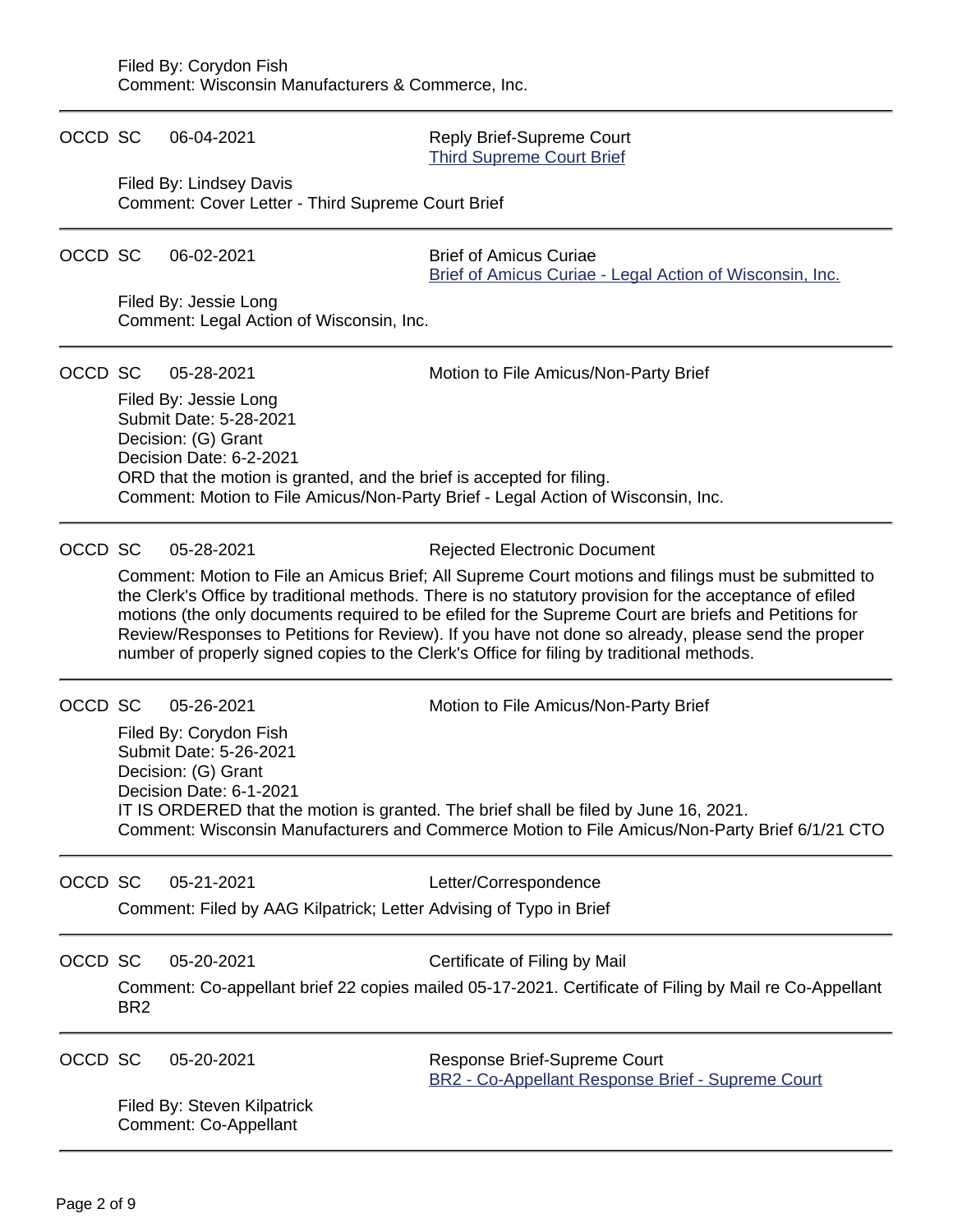Filed By: Alan Olson Comment: Appellant

| OCCD SC | 04-23-2021                                                                                                                                                                                                                               | First Brief-Supreme Court<br><b>BR1 - First Brief - Supreme Court</b>                                                                                                                                                                              |
|---------|------------------------------------------------------------------------------------------------------------------------------------------------------------------------------------------------------------------------------------------|----------------------------------------------------------------------------------------------------------------------------------------------------------------------------------------------------------------------------------------------------|
|         | Filed By: Lindsey Davis<br>Comment: Separate appendix.                                                                                                                                                                                   |                                                                                                                                                                                                                                                    |
| OCCD SC | 03-25-2021                                                                                                                                                                                                                               | <b>Caption Amended</b>                                                                                                                                                                                                                             |
| OCCD SC | 03-24-2021                                                                                                                                                                                                                               | Court Changed to Supreme Court                                                                                                                                                                                                                     |
| OCCD CA | 02-08-2021                                                                                                                                                                                                                               | <b>Final Publication</b>                                                                                                                                                                                                                           |
| OCCD CA | 01-27-2021<br>395 Wis. 2d 642                                                                                                                                                                                                            | <b>Cites</b>                                                                                                                                                                                                                                       |
| OCCD CA | 01-27-2021<br>953 N.W.2d 883                                                                                                                                                                                                             | <b>Cites</b>                                                                                                                                                                                                                                       |
| OCCD CA | 01-27-2021<br><b>Comment: Opinion Ordered Published</b>                                                                                                                                                                                  | <b>Opinion Ordered Published</b>                                                                                                                                                                                                                   |
| OCCD CA | 01-27-2021<br>Comment: PDC No: 2021 WI App 4                                                                                                                                                                                             | <b>Public Domain Citation</b>                                                                                                                                                                                                                      |
| OCCD SC | 01-22-2021<br>Comment: Certificate of Filing by Mail re LIRC's Response to PRE                                                                                                                                                           | Certificate of Filing by Mail                                                                                                                                                                                                                      |
| OCCD CA | 01-22-2021<br>is necessary.                                                                                                                                                                                                              | <b>Rejected Electronic Document</b><br>Comment: Motion to file Nonparty Brief; There is not statutory provision for efiling Supreme Court<br>Motions. The paper copies have been received and submitted to the Court for review. No further action |
| OCCD SC | 01-21-2021<br>Filed By: Lucas Vebber<br>Submit Date: 1-21-2021<br>Decision: (G) Grant<br>Decision Date: 1-26-2021<br>ORD that the motion is granted. The brief is accepted as filed.<br>Response in Support of PRE Court Order (1/16/20) | <b>Motion for Miscellaneous Relief</b><br>Comment: Motion to file Amicus Response in Support of PRE 1/26/21 Court Order Motion to file Amicus                                                                                                      |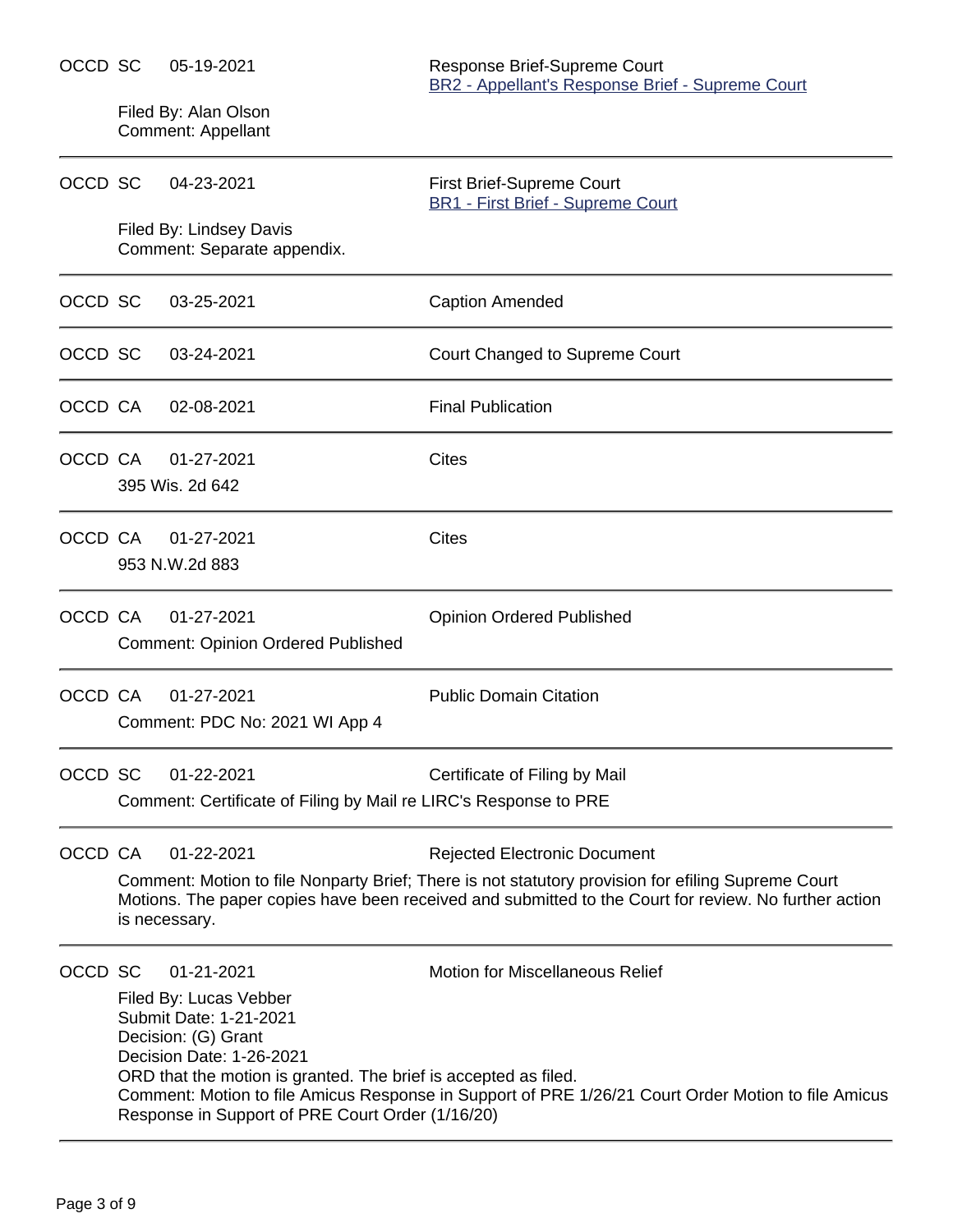Comment: Receipt No: 21R 000057

| OCCD SC |           | 01-08-2021                                                                                                                                                                                                                                                                                                                         | <b>Petition for Review</b><br><b>Petition for Review</b>                                                                 |  |  |
|---------|-----------|------------------------------------------------------------------------------------------------------------------------------------------------------------------------------------------------------------------------------------------------------------------------------------------------------------------------------------|--------------------------------------------------------------------------------------------------------------------------|--|--|
|         |           | Filed By: Lindsey Davis<br>Submit Date: 1-26-2021<br>Decision: (G) Grant<br>Decision Date: 3-24-2021<br>ORD petition for review is granted. Briefs due 30/20/10.<br><b>Motion Response</b><br>Filed By: Lucas Vebber<br>Submit Date: 1-26-2021<br><b>Motion Response</b><br>Filed By: Anthony Russomanno<br>Submit Date: 1-26-2021 | Comment: WMC Cover Page and COM for Response to Petition for Review                                                      |  |  |
| OCCD CA |           | 01-07-2021                                                                                                                                                                                                                                                                                                                         | Notice of Appearance                                                                                                     |  |  |
|         |           | Comment: Attorney Davis for Cree, Inc., per Notice of Appearance                                                                                                                                                                                                                                                                   |                                                                                                                          |  |  |
| OCCD CA |           | 12-09-2020<br>Judge Panel: Gundrum, Neubauer, Reilly<br>Opinion: Opinion<br>Decision: Reversed Pages: 10<br>Written by: Gundrum, Mark D.<br>Order Text: Order reversed<br><b>Comment: Opinion/Decision</b>                                                                                                                         | Opinion/Decision                                                                                                         |  |  |
| OCCD CA |           | 10-22-2020<br>Filed By: Robert Duffy<br>Comment: Respondent's Supplemental Letter Brief                                                                                                                                                                                                                                            | <b>Other Brief</b>                                                                                                       |  |  |
| OCCD CA |           | 10-21-2020<br>Filed By: Alan Olson<br>Comment: Appellant's Supplemental Letter Brief                                                                                                                                                                                                                                               | <b>Other Brief</b>                                                                                                       |  |  |
| OCCD CA |           | 10-19-2020                                                                                                                                                                                                                                                                                                                         | Certificate of Filing by Mail<br>Comment: Certificate of Filing by Mail re Co-Appellant's Supplemental Letter Brief      |  |  |
| OCCD CA |           | 10-19-2020<br>Filed By: Steven Kilpatrick<br>Comment: Co-Appellant's Supplemental Letter Brief                                                                                                                                                                                                                                     | <b>Other Brief</b>                                                                                                       |  |  |
| OCCD CA | (Res-App) | 10-01-2020                                                                                                                                                                                                                                                                                                                         | <b>Oral Argument</b><br>Comment: Robert Duffy (Pet-Res); Casey Kaiser (Pet-Res); Steven Kilpatrick (Res-Coa); Alan Olson |  |  |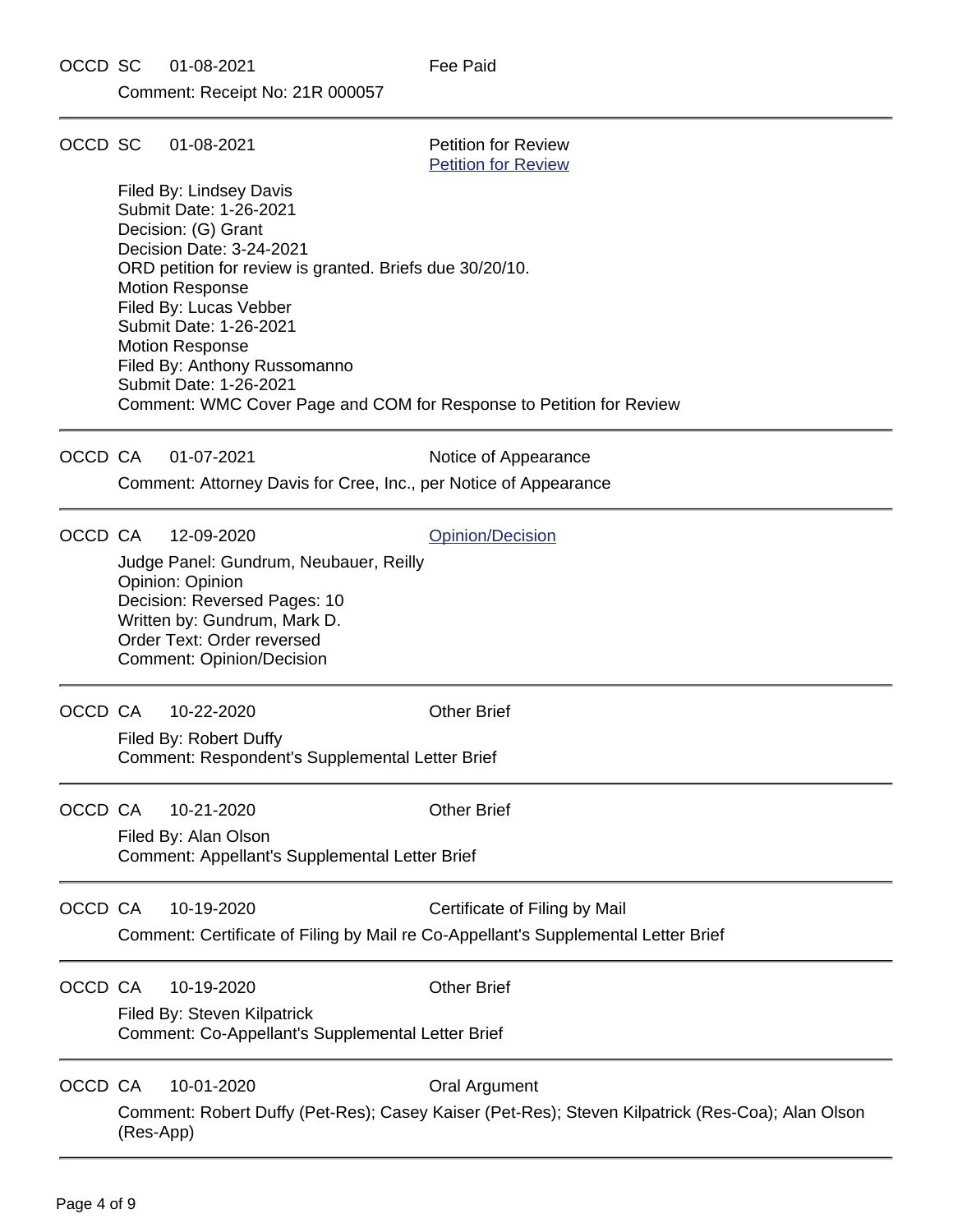| OCCD CA |                                                                                                                                                                                 | 09-10-2020<br>Comment: Attorney Lindner withdrawn as counsel for Cree, Inc.                                                            | <b>Attorney Change</b>                                                                                                                                                                                                       |  |  |  |
|---------|---------------------------------------------------------------------------------------------------------------------------------------------------------------------------------|----------------------------------------------------------------------------------------------------------------------------------------|------------------------------------------------------------------------------------------------------------------------------------------------------------------------------------------------------------------------------|--|--|--|
| OCCD CA |                                                                                                                                                                                 | 09-03-2020                                                                                                                             | Notice of Appearance<br>Comment: Attorney Duffy as co-counsel for respondent per Notice of Appearance                                                                                                                        |  |  |  |
| OCCD CA | remotely.                                                                                                                                                                       | 09-01-2020<br>Comment: 9/1/20 Court Order                                                                                              | <b>Court Order</b><br>ORD that oral argument shall be held Thursday, October 1, 2020, at 9:30 a.m. Counsel will receive<br>instructions from the Court the week of September 21, 2020 regarding the procedures for appearing |  |  |  |
| OCCD CA |                                                                                                                                                                                 | 07-16-2020                                                                                                                             | <b>Submitted on Briefs</b>                                                                                                                                                                                                   |  |  |  |
| OCCD CA |                                                                                                                                                                                 | 02-13-2020                                                                                                                             | <b>Briefs Received At State Law Library</b>                                                                                                                                                                                  |  |  |  |
| OCCD CA |                                                                                                                                                                                 | 01-30-2020                                                                                                                             | Record and Briefs Sent to District 2                                                                                                                                                                                         |  |  |  |
| OCCD CA |                                                                                                                                                                                 | 01-30-2020                                                                                                                             | <b>Reply Brief</b><br><b>Reply Brief - Derrick Palmer</b>                                                                                                                                                                    |  |  |  |
|         |                                                                                                                                                                                 | Filed By: Alan Olson<br>Comment: Appellant Ack. of Filing - Reply Brief Cover Letter - Reply Brief                                     |                                                                                                                                                                                                                              |  |  |  |
| OCCD CA | 01-28-2020<br><b>Rejected Electronic Document</b><br>Comment: Brief of Amicus Curiae - The duplicate efiled brief is rejected. No further action is required to<br>this notice. |                                                                                                                                        |                                                                                                                                                                                                                              |  |  |  |
| OCCD CA |                                                                                                                                                                                 | 01-27-2020                                                                                                                             | <b>Brief of Amicus Curiae</b><br><b>Brief of Amicus Curiae - Wisconsin Manufacturers and</b><br><b>Commerce</b>                                                                                                              |  |  |  |
|         | Filed By: Corydon Fish                                                                                                                                                          |                                                                                                                                        |                                                                                                                                                                                                                              |  |  |  |
|         |                                                                                                                                                                                 | Comment: Wisconsin Manufacturers and Commerce Ack. of Filing - Brief of Amicus Curiae WMC Cover<br>Letter - Brief of Amicus Curiae WMC |                                                                                                                                                                                                                              |  |  |  |
| OCCD CA |                                                                                                                                                                                 | 01-27-2020                                                                                                                             | <b>Reply Brief</b><br><b>Reply Brief - LIRC</b>                                                                                                                                                                              |  |  |  |
|         |                                                                                                                                                                                 | Filed By: Anthony Russomanno                                                                                                           |                                                                                                                                                                                                                              |  |  |  |
|         |                                                                                                                                                                                 | Comment: Co-Appellant Ack. of Filing - Reply Brief of Co-Appellant Cover Letter - Reply Brief of<br>Co-Appellant                       |                                                                                                                                                                                                                              |  |  |  |
| OCCD CA |                                                                                                                                                                                 | 01-16-2020<br>Filed By: Alan Olson<br>Submit Date: 1-16-2020<br>Decision: (G) Grant                                                    | Motion to Extend Time                                                                                                                                                                                                        |  |  |  |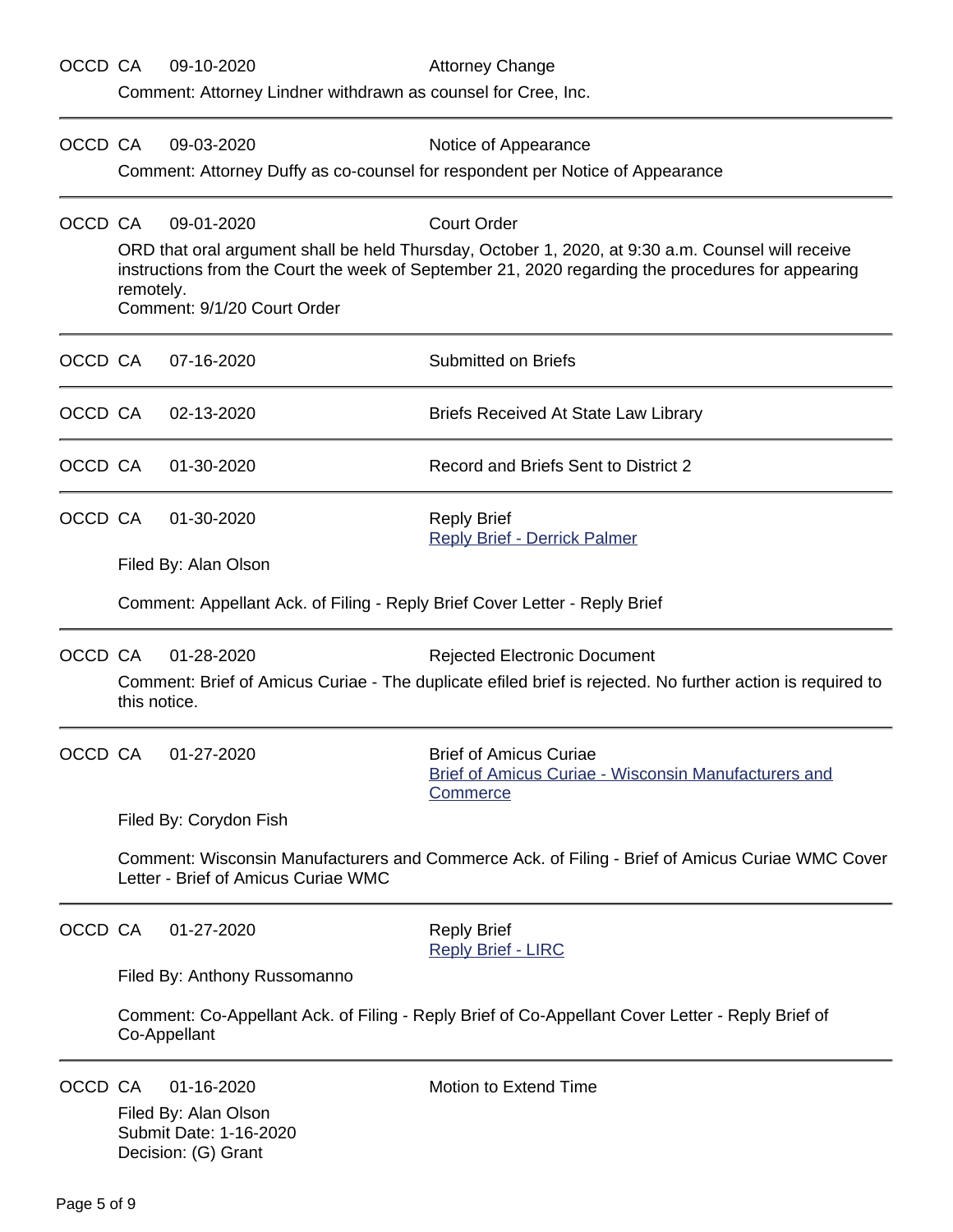Decision Date: 1-16-2020 ORD the motion is granted, time extended to January 27, 2020. Motion Response Filed By: Sheila Reiff Submit Date: 6-15-2021 See BRY event filed on 1-30-2020 Comment: Motion not signed; signed motion filed same day Court Order (1/16/20) Motion to Extend Time to File Palmer's Reply Brief

OCCD CA 01-14-2020 Motion to File Amicus/Non-Party Brief

Filed By: Corydon Fish Submit Date: 1-14-2020 Decision: (G) Grant Decision Date: 1-16-2020 ORD that the motion for leave to file an amicus brief is granted; the Wisconsin Manufacturers and Commerce, Inc., may file an amicus curiae brief on or before January 27, 2020. Motion Response Filed By: Sheila Reiff Comment: Wisconsin Manufacturers and Commerce Court Order (1/16/20) on Motion to File Amicus/Non-Party Brief Motion to File Amicus/Non-Party Brief

OCCD CA 01-09-2020 Motion to Extend Time

Filed By: Anthony Russomanno Submit Date: 1-9-2020 Decision: (G) Grant Decision Date: 1-10-2020 ORD the motion is granted, time extended to 1/27/20. Motion Response Filed By: Sheila Reiff Submit Date: 6-15-2021 See BRY event filed on 1-27-2020 Comment: Court Order (1/10/20) Motion to Extend Time to File Reply Brief LIRC

OCCD CA 01-02-2020 Brief of Respondent(s)

[Brief of Respondent](https://acefiling.wicourts.gov/document/eFiled/2019AP001671/252106)

Filed By: Laura Lindner

Comment: Separate Appendix Ack. of Filing & Cover Letter - Brief of Respondent(s)

OCCD CA 12-02-2019 Brief & Appx of Appellant(s)

[Brief of Appellant - Derrick Palmer](https://acefiling.wicourts.gov/document/eFiled/2019AP001671/250921)

Filed By: Alan Olson

Comment: Appellant. (2) Separate Appendices. Appendix Volume 1 to Brief of Appellant - Derrick Palmer Appendix Volume 2 to Brief of Appellant - Derrick Palmer Ack. of Filing & Cover Letters - Brief & Appx of Appellant(s)

OCCD CA 11-25-2019 Brief & Appx of Appellant(s) [Brief of Co-Appellant - LIRC](https://acefiling.wicourts.gov/document/eFiled/2019AP001671/250752)

Filed By: Anthony Russomanno

Comment: Co-Appellant Ack. of Filing & Cover Letter - Brief & Appx of Co-Appellant(s)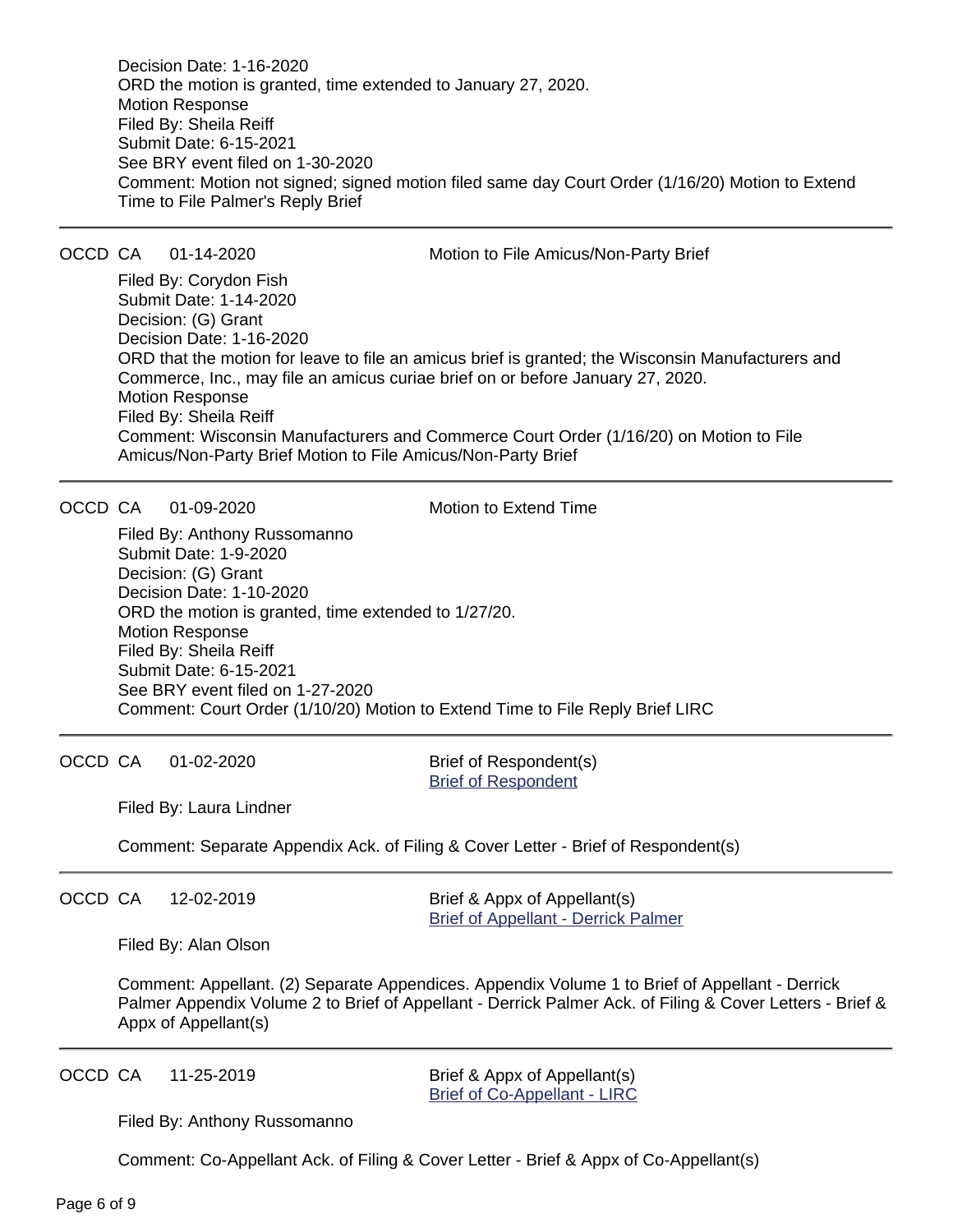OCCD CA 10-30-2019 Motion for Miscellaneous Relief

Filed By: Anthony Russomanno Submit Date: 10-30-2019 Decision: (G) Grant Decision Date: 11-5-2019 ORD that the time to file the appellants' briefs is extended to November 25, 2019. Motion Response Filed By: Sheila Reiff Comment: MXT to file both BAPs Court Order (11/5/19) Motion for Extension of Time to File Brief & Appx of Appellant(s)

OCCD CA 10-15-2019 Docketing Statement from Appellant

Comment: Appellant Docketing Statement from Appellant

### OCCD CA 10-09-2019 Delinquency Motion

Filed By: Unassigned District 2 Submit Date: 10-9-2019 Decision: (O) Other Decision Date: 10-10-2019 ORD that by no later than October 17, 2019, counsel for the appellant shall file the docketing statement. If the docketing statement is not filed by this date, counsel will be fined \$25 per day for each day the docketing statement was not filed, retroactive to the date of this order. Wis. Stat. Rule 809.83(2). Counsel must submit payment of the accrued penalty when filing the docketing statement or the docketing statement will not be accepted for filing. See DSA event due on 9-9-2019 Comment: Court Order (10/10/19)

OCCD CA 10-09-2019 Case to proceed under RAP

Comment: Case to proceed under RAP - Letter from Atty. Ryan

OCCD CA 10-04-2019 Supplement to Record Comment: 30-1 to 32-1, ELECTRONICALLY FILED Supplement to Record Filing Notice

OCCD CA 09-30-2019 Record Comment: 1-3 to 29-1 ELECTRONICALLY FILED Record Filing Notice

OCCD CA 09-25-2019 Docketing Statement Submitted Comment: co-appellant

OCCD CA 09-25-2019 Notif. Sent - Filing of NOP & Ct. Rec. Comment: Co- Notif. Sent - Filing of NOP & Ct. Rec.

OCCD CA 09-25-2019 Fee Waived Comment: for co-appeal, State appeal